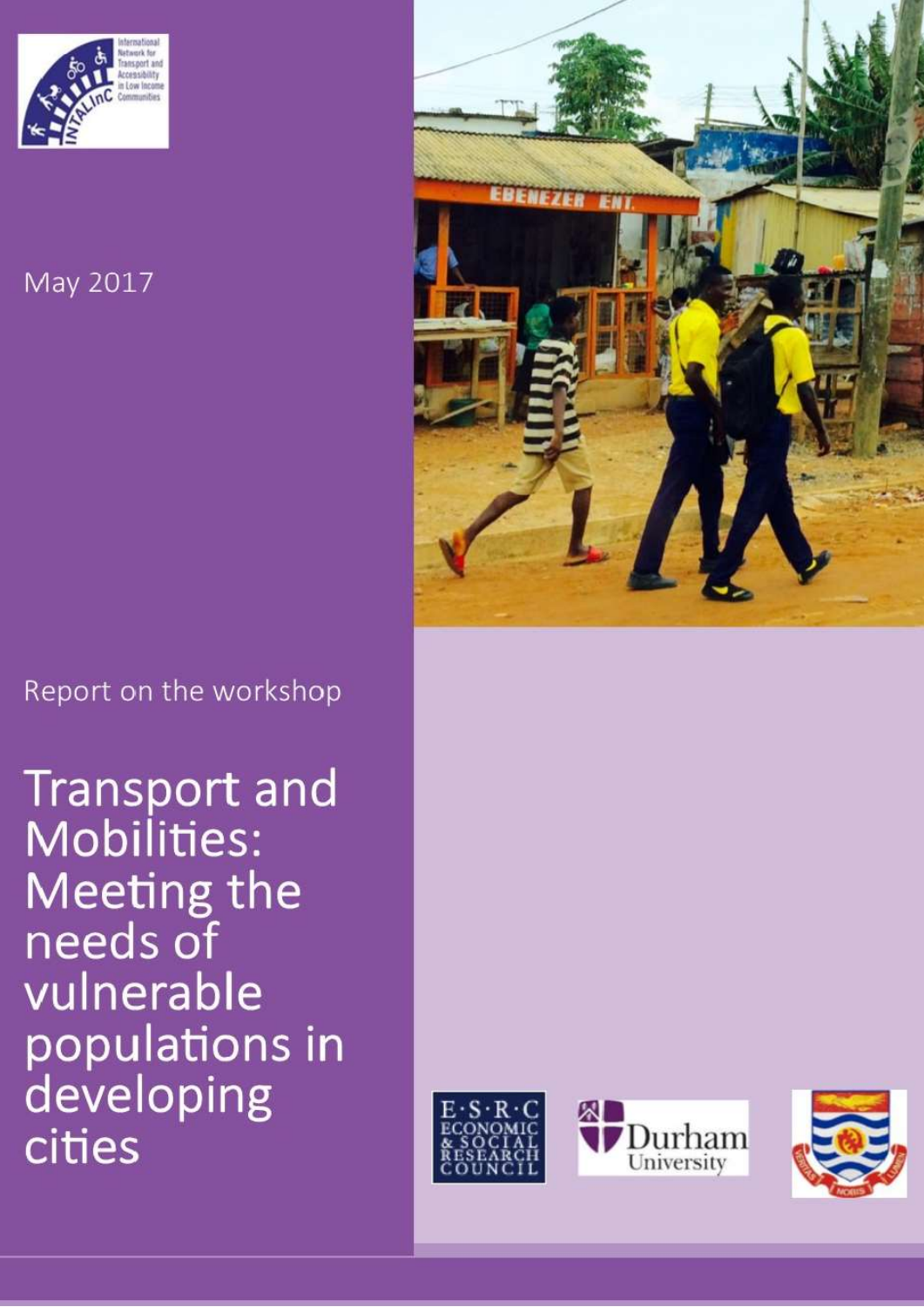# **Contents**

| Session 2: Children and young people's Mobilities in the Ghanaian urban context 5                 |  |
|---------------------------------------------------------------------------------------------------|--|
|                                                                                                   |  |
|                                                                                                   |  |
|                                                                                                   |  |
|                                                                                                   |  |
|                                                                                                   |  |
|                                                                                                   |  |
| Session 2: Stakeholder discussions on mobility and young, vulnerable populations11                |  |
|                                                                                                   |  |
|                                                                                                   |  |
|                                                                                                   |  |
|                                                                                                   |  |
|                                                                                                   |  |
|                                                                                                   |  |
| Session 4: Discussions on action programme to address research gaps and data needs focused on the |  |
|                                                                                                   |  |
|                                                                                                   |  |
|                                                                                                   |  |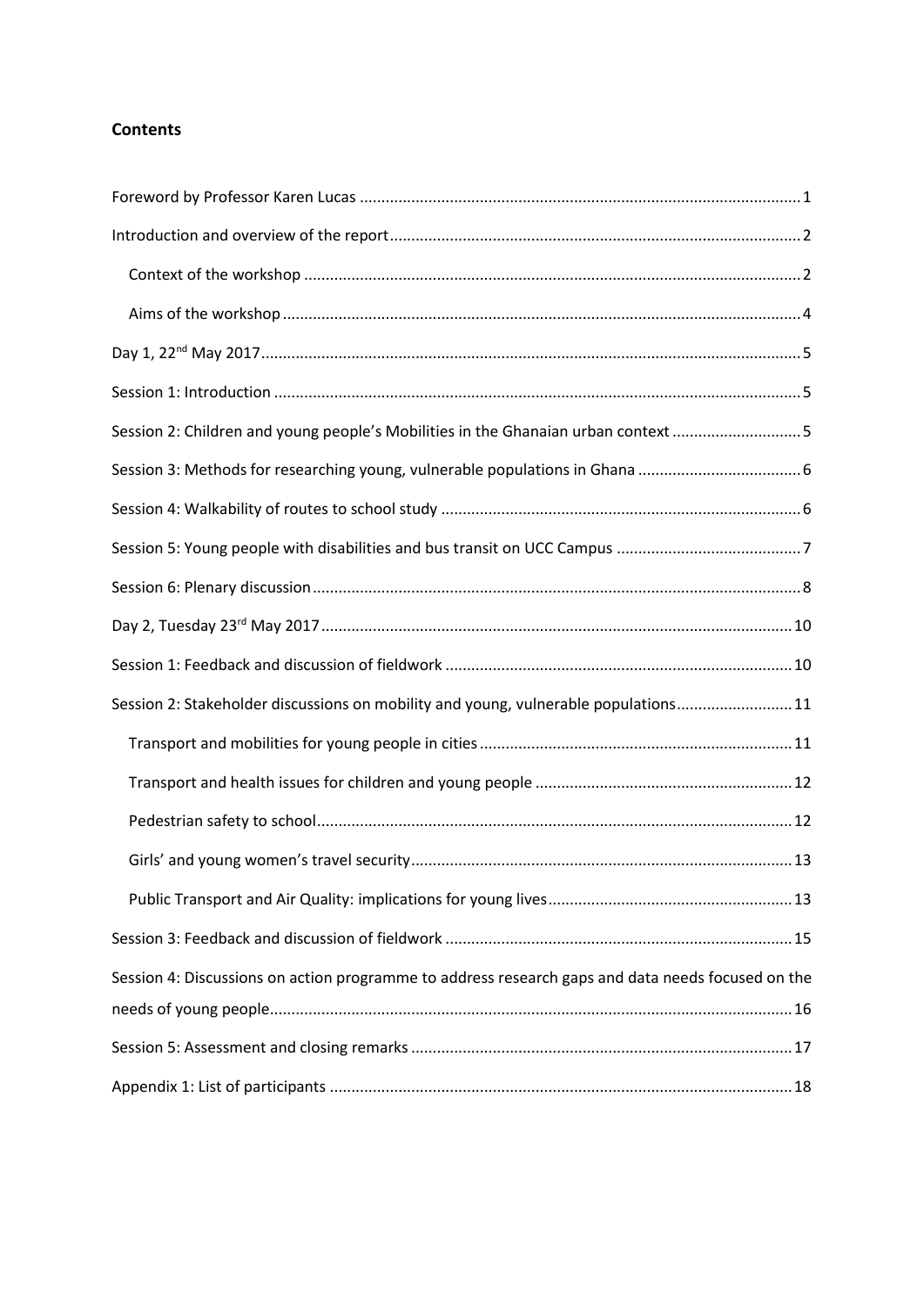#### <span id="page-2-0"></span>**Foreword by Professor Karen Lucas, INTALInC Director**



The social consequences of inadequate transport systems in developing cities have been largely ignored by transport academics and policy makers alike. The INTALInC project brings

key stakeholders together to discuss and expose the important links between people's ability to move and their opportunity to participate in life-chance opportunities such as employment, education, and healthcare and welfare services. We also want to ensure that people can travel affordably and without fear for their lives whether on foot, by bicycle or by public transport.

This report is a record of the first of these discussions between researchers, policy makers, and service providers from across the transport, education, safety and environmental sectors in Ghana. The workshop, jointly facilitated by the University of Cape Coast in Ghana and Durham University in the UK, specifically focused on the important issue of mobility needs and safety of young children when walking to school.

As part of the workshop activities, our hosts took us onto the streets of Cape Coast and introduced us to some of the school children there who were navigating their way home from school. It was a real eye opener. Most children walked alone or with even younger siblings, some (mostly boys) cycled, and a very few older children took a taxi to school further afield.

It is now the educational policy in Ghana for every child to attend a school free of charge within a 10-15 minute walking distance of their home. But we accompanied children who had more than a 45 minute walk to school. They walk on busy roads with no pavements, few safe crossings, through unsafe back routes, and in the blazing heat. They are skilled navigators of these environments from an early age, but they shouldn't need to be.

We think that planning the streets so that children have safe routes to schools and play areas should be a key aim of the Sustainable Development Goals in all developing cities. In this summary report, we present some of the research evidence for what needs to change and why. It is my sincere hope that we can grow the strength and reach of the INTALInC project to influence the transport policy agenda in cities like Cape Coast to better protect and promote the mobility and welfare needs of its children. Making streets safe places for children to walk to school will make them healthier environments for everyone. I would like to thank all the workshop participants for bringing this important issue of child mobility to the attention of our funders and the wider research and policy community.

> **Karen Lucas** July 2017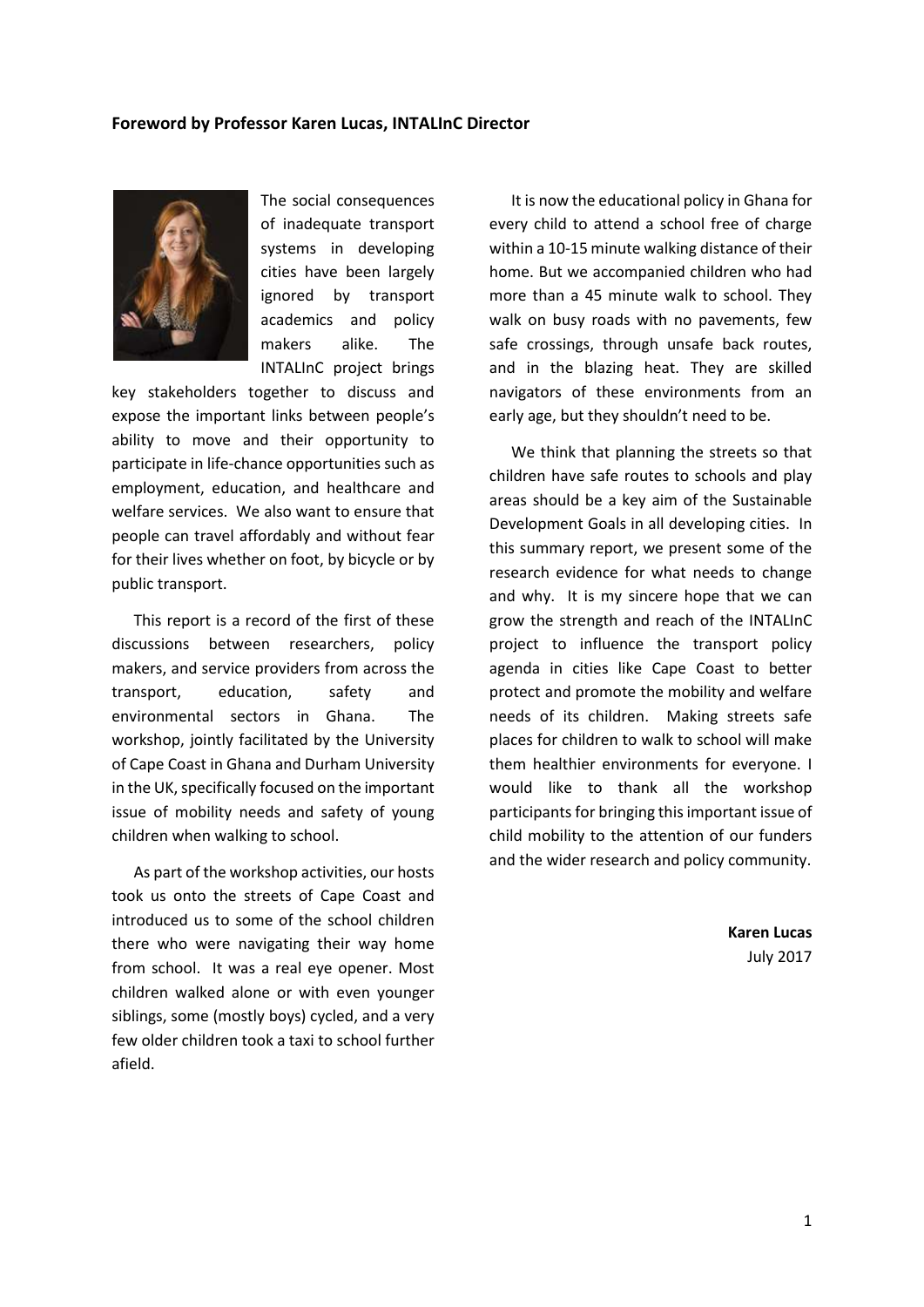#### <span id="page-3-0"></span>**Introduction and overview of the report**

Following a preliminary meeting of network members in Leeds, INTALInC began its discussions around meeting the transport needs of vulnerable, urban populations at its first research workshop at the University of Cape Coast, Ghana on  $21 - 22$  May 2017<sup>1</sup>.

The workshop, which focused on the gendered mobility needs of children and young people, brought together local stakeholders including representatives of the Police, the National Road Safety Commission, Ministries for Transport, Education, Children, and Environmental Protection, the Department for Women and the African Development Bank, as well as around 20 academic staff from universities in Ghana, Nigeria, Uganda and the UK.

Practical fieldwork was central to the workshop agenda and participants took part in field trips observing and interviewing:

- Young people in the Abura neighbourhood;
- School pupils in the Cape Coast metropolis:
- Students with disabilities at University of Cape Coast.

There was a series of presentations by Cape Coast academic staff and contributions from nonacademic experts. This led to extensive discussion around the research gaps focused on the needs of young people.

INTALInC, funded by the ESRC's Global Challenge Research Fund, has been established to build lasting research partnerships to develop research promoting urban transport systems that can meet the travel needs of low income and other vulnerable populations in cities in the Global South. The meeting in Cape Coast was the first in a series of four country-based workshops which will communicate the transport and accessibility needs of vulnerable populations to local and national decision makers.

#### <span id="page-3-1"></span>**Context of the workshop<sup>2</sup>**

 $\overline{a}$ 

Cape Coast is a secondary city in southern Ghana with a population of approximately 170,000. It is a major trade and transit hub, as well as a leading centre of education. Many local transport issues resonate country-wide.

Transport problems in Cape Coast are exacerbated by the pre-1900 buildings which dominate the city centre. While offering significant potential for tourism, they inhibit traffic flow particularly around

<sup>&</sup>lt;sup>1</sup> INTALInC is supported by the Economic and Social Research Council grant ES/P006221/1

<sup>2</sup> Information taken from 'Urban Transport in Cape Coast, Ghana: A social sustainability analysis', Gina Porter (2013) prepared for the UN Habitat Sustainable Urban Transport: Global Report on Human Settlements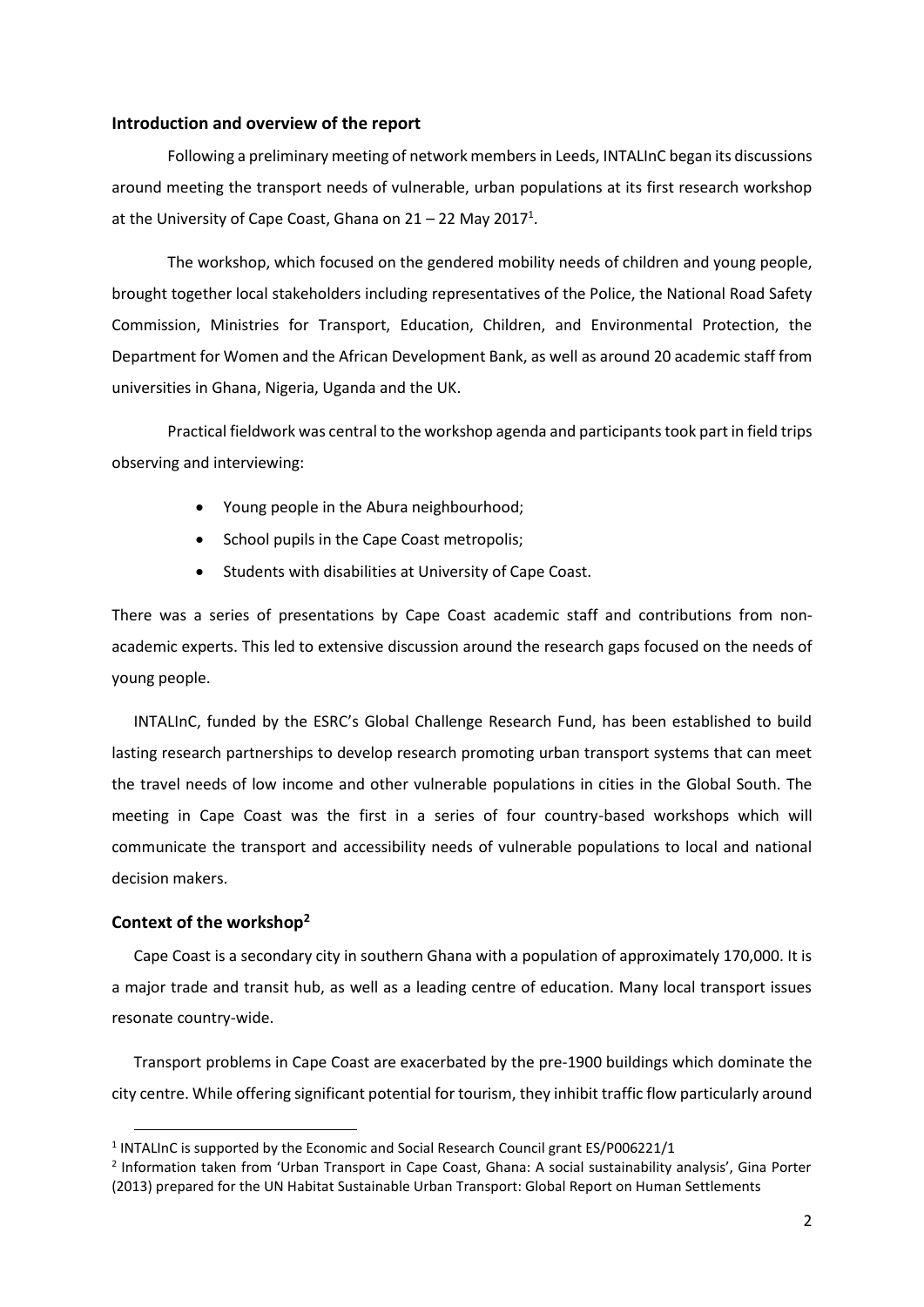markets and other busy areas. The northern edge of the city is flanked by the Accra – Takoradi trunk road which has an additional impact on urban traffic flow as, in an attempt to avoid congestion, local traffic diverts to narrow unpaved suburban routes, leading to gridlocked residential areas.

Transport-poverty linkages are strongly in evidence: while the middle classes often have access to private vehicles for personal use, this privilege does not extend to the urban poor. A survey of 125 children in Abura (where INTALInC workshop attendees undertook fieldwork), suggests that only 4.5 per cent of families own a car. The majority of residents are either dependent on public transport, or walk or cycle to work and school.

Poorly maintained, potholed roads and congestion mean that traffic is often gridlocked, especially during the morning and evening rush hours. Holdups are compounded by street hawkers, often children, who congregate to trade on main roads and at busy junctions, sometimes risking their lives by cutting through traffic at the prospect of a sale.



Many households rely on wood or charcoal for cooking and do not have a domestic water supply. Porterage of these essentials leads to further congestion, and is often carried out by young girls and women either by handcart or load bearing on foot, with significant health and education implications.



The other main type of journey made by young people is travel to and from school. Most of these journeys are short, though even children who attend schools further away from home do not have funds available for public transport and tend to travel on foot. During the wet season, side roads are often flooded or covered in deep mud, which has a negative impact on school attendance.

Pedestrian safety is a major cause for concern in Cape Coast. With no pavements, their small stature means children are particular vulnerable in the city's dense network of narrow streets and hawkers face additional dangers. Poor street lighting also has

significant implications for pedestrian safety and security.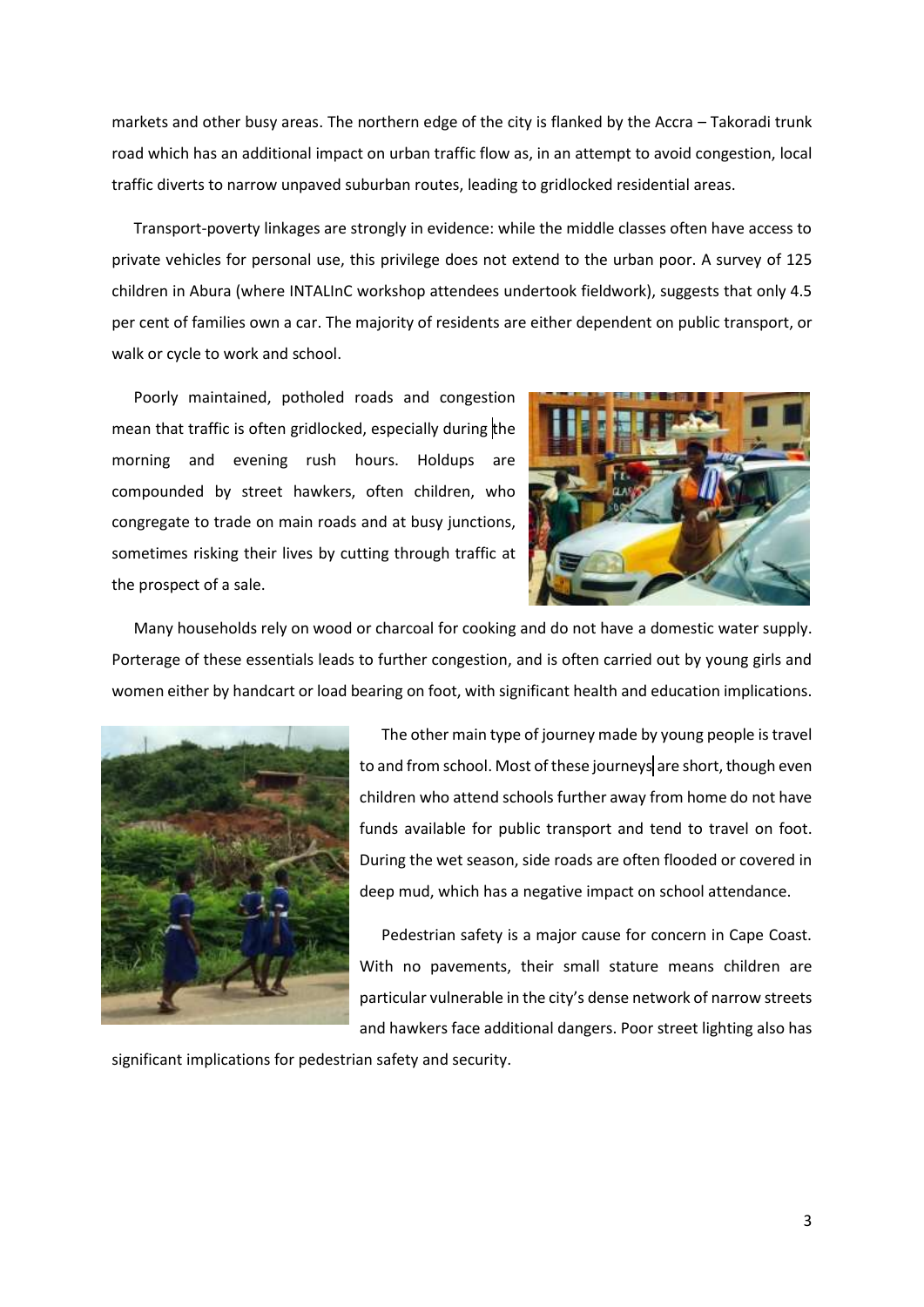#### <span id="page-5-0"></span>**Aims of the workshop**

The workshop. 'Transport and Mobilities: Meeting the needs of vulnerable populations in developing cities' forms part of INTALInC's overall aim to create future research partnerships promoting urban transport systems to meet the needs of low income populations in the Global South. In order to further this aim, INTALInC has undertaken to deliver a series of 'research into practice' workshops, facilitating exchanges between network members and stakeholders wishing to explore the practical challenges, as well as the theoretical and policy aspects, of transport and mobility.

Specifically, the workshop aimed to:

- Draw attention to the specific mobility vulnerabilities and constraints faced by children and young people in urban locations through both lecture presentations and field study;
- Encourage participants to utilise participatory research methods such as walking interviews in working with vulnerable populations;
- Encourage participants to include community co-investigation within a mixed-methods research methodology as a key route to building a stronger evidence base when working with vulnerable populations;
- Encourage participants to engage actively in field investigation of key mobility issues;
- Draw attention to the diversity of mobility vulnerabilities evident in the Cape Coast urban context;
- Encourage debate among diverse actors (academic researchers, NGOs, governments agencies, the private sector) regarding the mobility issues faced by children and young people in urban environments and thus encourage improved policy and practice; and
- Build networks and coalitions across the academic, policy and practitioner divide to address the mobility needs of vulnerable populations.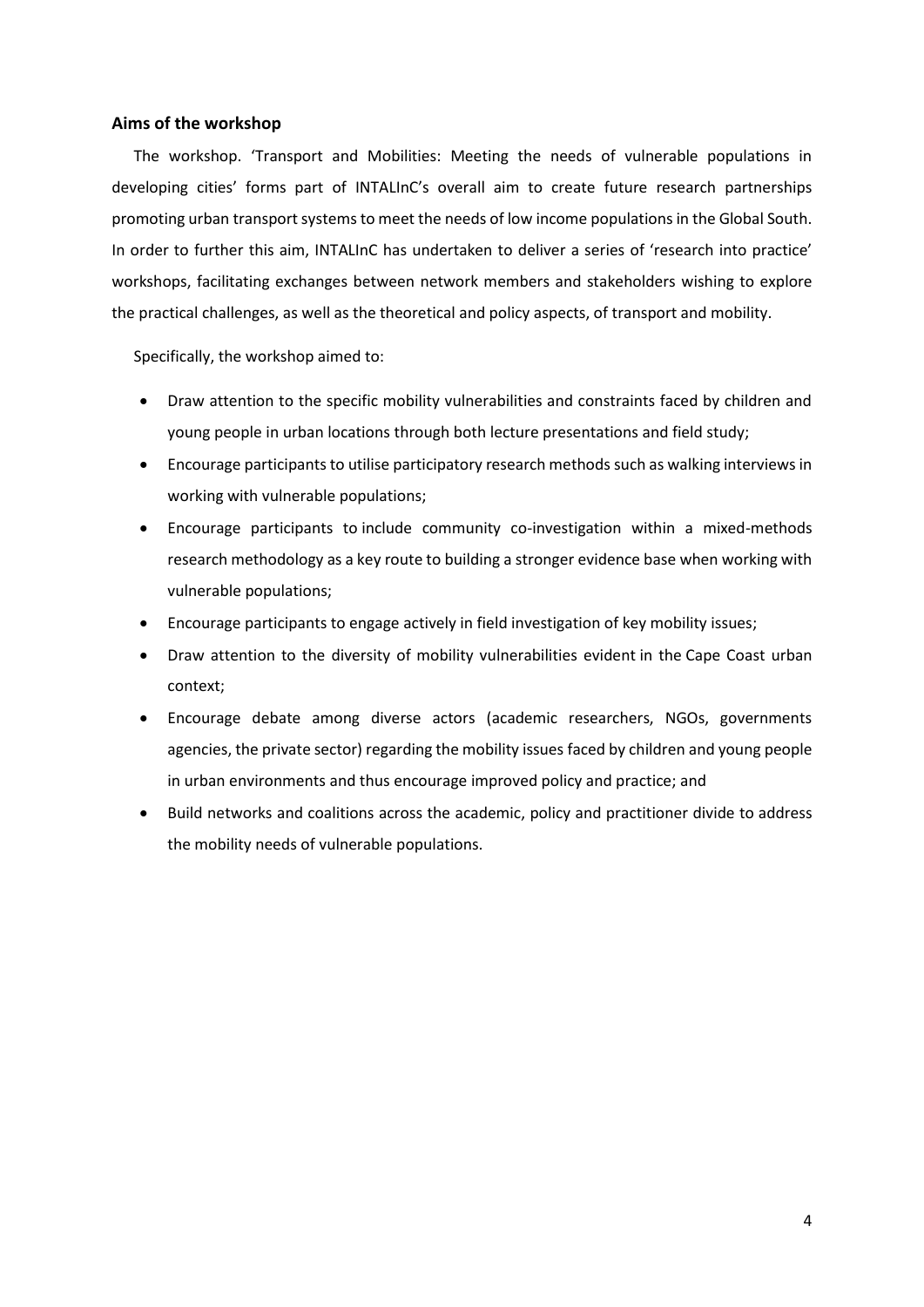## <span id="page-6-0"></span>**Day 1, 22nd May 2017**

#### <span id="page-6-1"></span>**Session 1: Introduction**

**Professor Albert Abane (AA), University of Cape Coast; Professor Karen Lucas (KL), University of Leeds** 

AA introduced Professors Stephen B. Kendie and Francis Amuquandoh, who welcomed the workshop attendees to the University of Cape Coast. They noted that the focus of the workshop is something of concern to many sections of society: children, mothers, the elderly, and disabled. The size of these populations is increasing and must be factored into planning. Professor Amuquandoh questioned whether the planning of transportation facilities in Ghana took the needs of the vulnerable populations into account.

AA and KL outlined the purpose of the meeting, the first INTALInC workshop outside of the UK. The workshop aimed to understand the transport needs of vulnerable populations, not only in the countries explicitly linked to the INATLInC project but across Africa and Asia. Over the course of four workshops the network would develop a research agenda, and the hope was that the different country teams involved would then be in a position to undertake research in their own countries.

The interdisciplinary aspects of the network were of primary importance, allowing investigation into travel behaviour as well as infrastructure. Socially sustainable mobility systems were already in existence and it was vital to include these in the design of new transport systems. It was also necessary to talk to policy makers, and consider broader livelihood systems.

INTALInC members were looking to broaden the existing network as far as possible and workshop participants were encouraged to sign up to INTALInC via [www.intalinc.wordpress.com](http://www.intalinc.wordpress.com/)

#### <span id="page-6-2"></span>**Session 2: Children and young people's Mobilities in the Ghanaian urban context**

**Dr. Simon Mariwah (SM) and Samuel Owusu, University of Cape Coast** 

In Ghana there was a general perception that roads are designed for the exclusive use of cars, rather than pedestrians. Mobility was part of day-to-day life experience for children, considered 'mundane' to the extent that a related research agenda was unnecessary. However, data showed that Ghanaian children move around a lot, and that their movements were not well understood.

The presentation drew from the ESRC DFID-funded project, 'Children, Transport and Mobility in Sub-Saharan Africa' led by Gina Porter. Following an overview of qualitative data collected in urban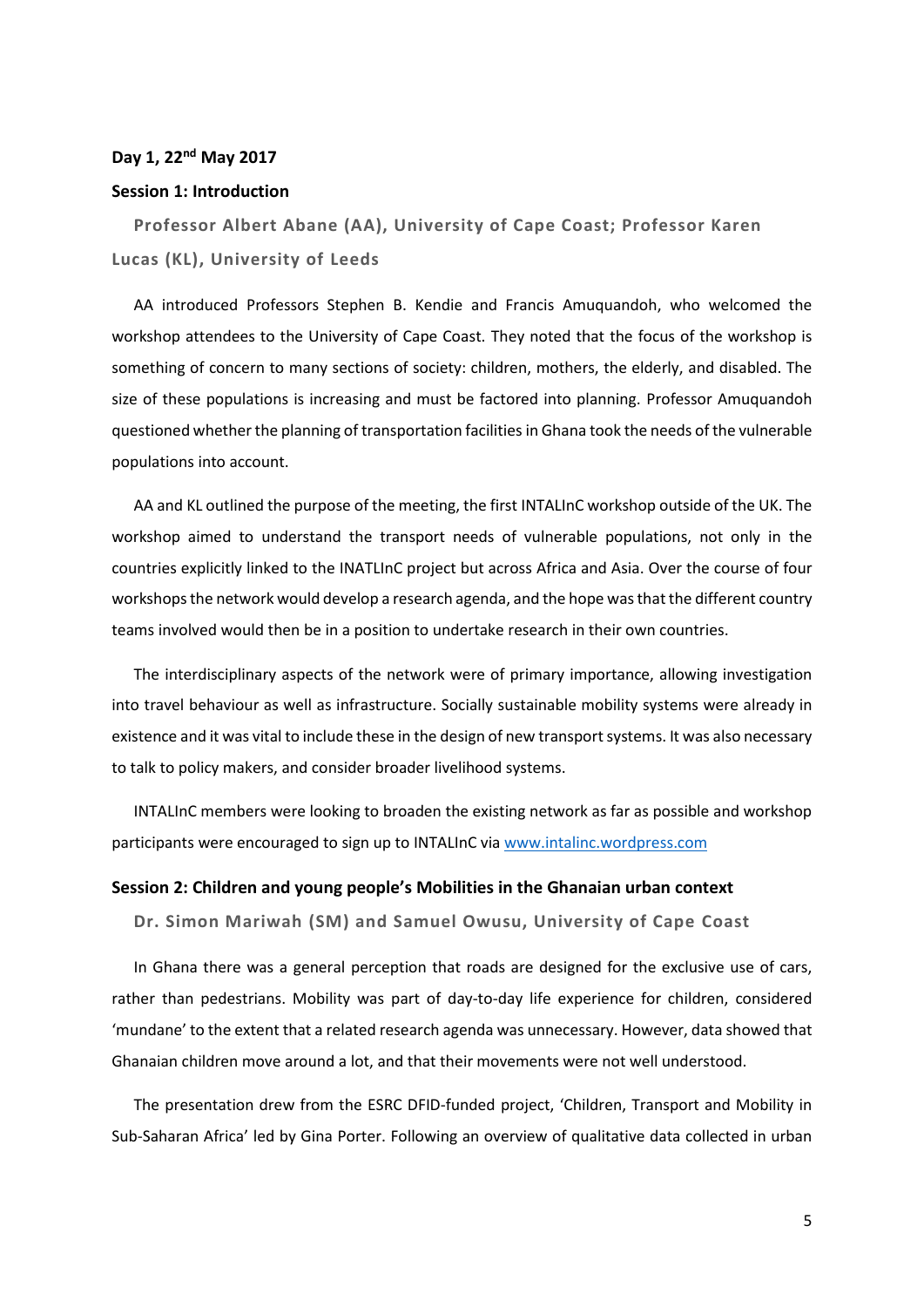contexts, and the results, it was recommended that a greater understanding of mobility needs is necessary in order to develop more appropriate policy.

#### <span id="page-7-0"></span>**Session 3: Methods for researching young, vulnerable populations in Ghana**

**Professor Gina Porter (GP), University of Durham** 

Almost 50 per cent of the Ghanaian population is under 19 years old, and an inability to move safely or securely would ultimately have a significant impact on broader society. In transport research contexts, it was important to consider young people in terms of their different ages, gender, physical stature and ability to move, as well as factors such as a lack of voice – Ghanaian society demands that children are 'seen but not heard'.

The standard approach to transport planning was through quantitative surveys and statistical analysis. This often led to problems when surveys did not ask the most pertinent questions, rendering results potentially worthless. Qualitative interviewing could lead to a better understanding of issues, but the inherent limitations on the size of sample in this approach were problematic. A mixed methods approach, whereby subsequent qualitative interviewing influences the questions included in a quantitative survey, then followed up by a further phase of qualitative interviews, is preferable. Coinvestigation with communities as part of a mixed-methods research project offers an even stronger route to understanding the needs of vulnerable groups.

In her project, 'Children, Transport and Mobility in Sub-Saharan Africa', GP used a peer-to-peer, participatory interviewing technique, training young people in research methods in order to enable them to interview their peers. Young researchers collaborated with project staff to develop interview questions, methods and to select locations, ultimately leading to improved research data that researchers were confident was a better reflection of the issues impacting on young people's mobility. Despite the increased amount of time the technique demands and associated ethical issues, the research gave unique access to participants, better insights, and redressed the power balance between researchers and interviewees, GP concluded that improving access to key services is essential and that not enough attention had been paid to young people's experiences and needs.

#### <span id="page-7-1"></span>**Session 4: Walkability of routes to school study**

**Regina Amoako-Sakyi (RA) and Professor Albert Abane, University of Cape Coast** 

Inspired by the project, 'Children, Transport and Mobility in Sub-Saharan Africa', RA and AA had undertaken further research to examine the walkability of children's routes to school.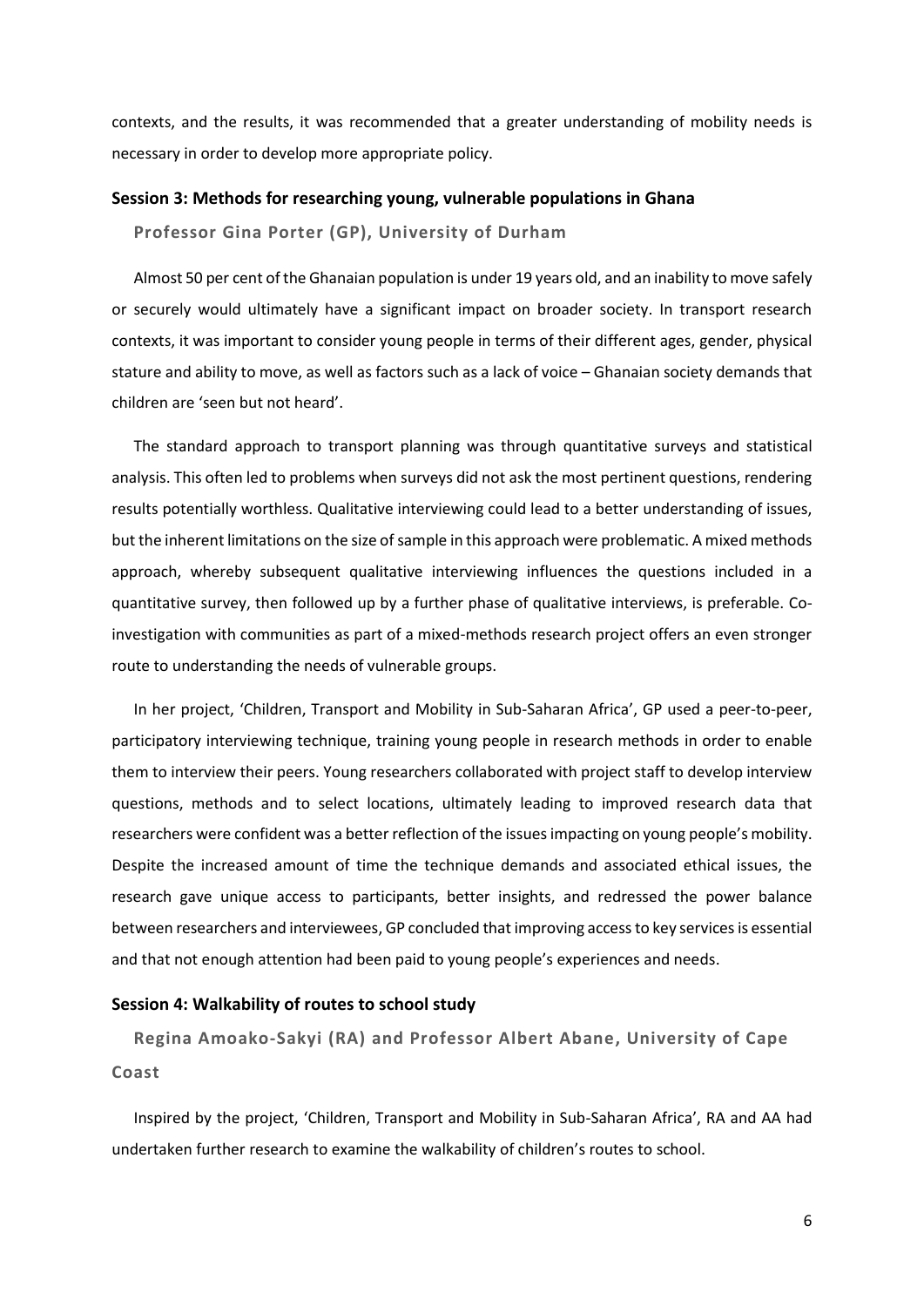A large proportion of children living in the Global South, many of whom are 'captive walkers' with no alternative means of transport, travelled to school on foot, thus good walkability of their routes was essential. Due to their small physical stature and potential lack of judgement, children were particularly vulnerable as road users. Researchers noted that there is limited walkability of school routes in Cape Coast despite the significant health, economic and environmental benefits of building walkable neighbourhoods.

The presentation described research methods and provided an overview of results. It was shown that between 70 and 80 per cent of routes to school lay close to low volume routes and that only about eight percent of routes included buffers to protect children from passing traffic. There were few pavements, particularly in low income communities, and where there were pavements they were often obstructed. The majority of children included in the study had to cross a highway in order to reach school, and most of these routes did not have speed limits. There were no demarcated school zones, and drivers considered children to be a nuisance on the road: more than half of the children interviewed stated that drivers did not stop to allow them to cross the road. Routes to school varied in their busyness, leaving young pedestrians vulnerable to crime on quieter paths. Children and researchers scored routes for walkability. Researchers concluded that although children downplay the risks on a journey, they are extremely susceptible to safety issues, particularly on better maintained roads where there were more accidents involving pedestrians. To some extent, gender affected the walkability scores of routes, particularly in terms of security; other criteria were similar according to gender. Low income populations were so used to risk taking they no longer consider problems objectively.

#### <span id="page-8-0"></span>**Session 5: Young people with disabilities and bus transit on UCC Campus**

**Prince Kwame Odame (KO), University of Cape Coast** 

Disabled road users were particularly at risk and routes should accommodate the varying physical constraints of users. Although in an attempt to improve accessibility some adjustments had been made to facilities on the University of Cape Coast campus, in many cases they were ineffective.

KO's presentation provided an overview of his study looking at the experiences of visually impaired students and wheelchair users on the University of Cape Coast campus, as well as the transport officer and estates officer responsible for overseeing accessibility. The study encompassed an accessibility audit and interviews were conducted with research participants. Findings confirmed that none of the boarding platforms on the campus shuttle buses met the requirements of wheelchair users, there was no signage indicating priority space for disabled passengers and that drivers did not provide any special assistance to this group. Although disabled students were given free tickets for the shuttles,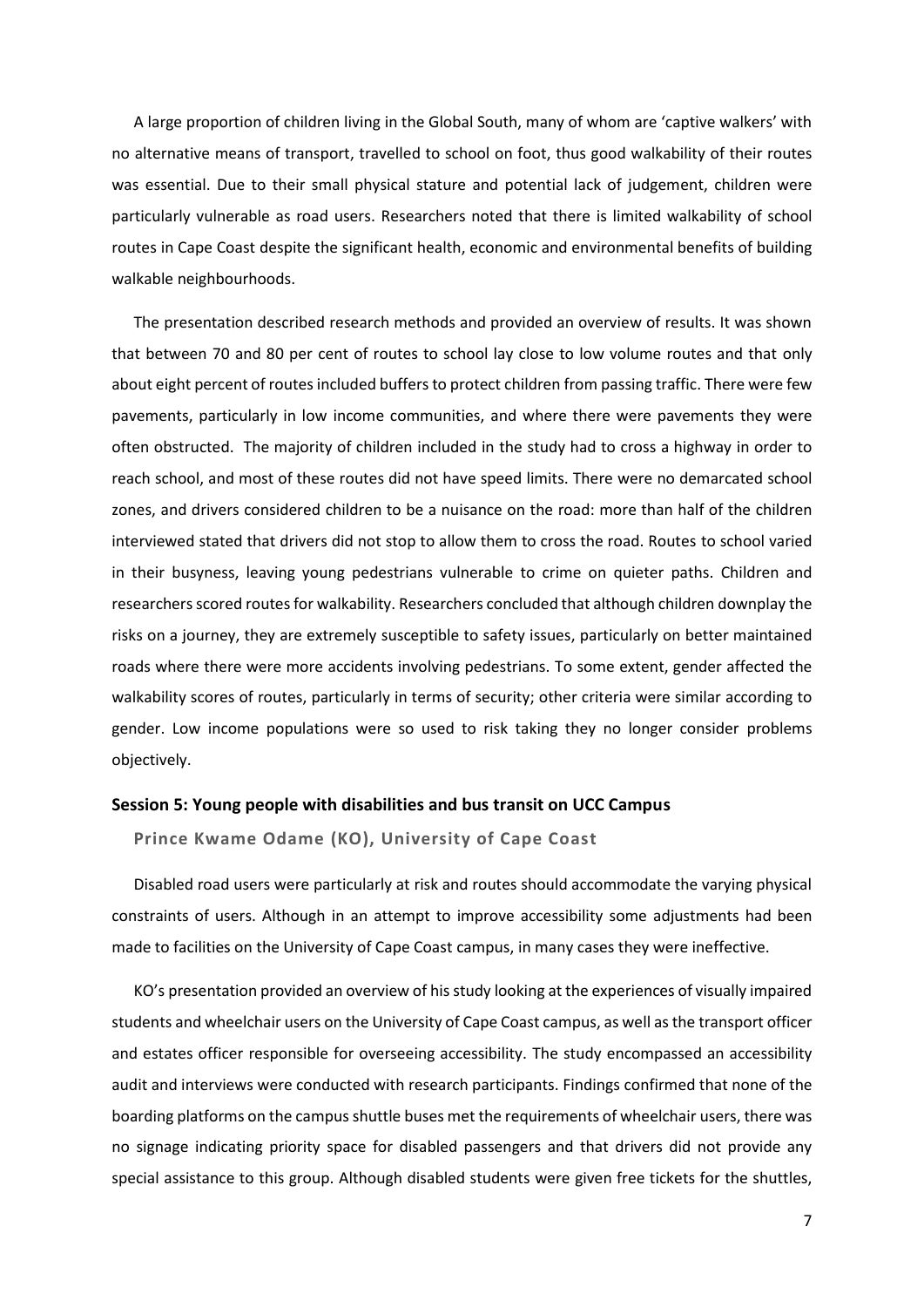drivers were resentful of the system which resulted in a loss of income for them. As a consequence of poor communications within the franchising system, some were unaware that the system existed.

The study also looked at the behaviour of disabled students using the shuttle buses on campus – there were no passenger operated bells used to indicate to drivers when passengers wish to disembark, and visually impaired passengers were forced to ascertain the location of bus stops by asking people sitting close to them for assistance; although this enabled them to use the shuttles more easily, it did nothing to increase their autonomy.

Interviews with transport and estate officers on campus provided information on the criteria for selecting shuttle operators and existing interventions to facilitate the mobility of disabled students on campus.

#### <span id="page-9-0"></span>**Session 6: Plenary discussion**

It was generally agreed that drivers take priority on Ghanaian roads and had little consideration for noncar road users. Despite the efforts of the National Road Safety Commission (NRSC), there are few systems in place to promote the safety of road users. Questions remain as to how this culture can be rectified.



Daniel Essel, (Ghana Ministry of Transport), noted

that the NRSC lacked the capacity to enforce safety recommendations. Institutions could not be made to comply with safety directives though the government was considering the development of a compliance organisation. The NRSC had introduced crossing points on roads and a number of other safety campaigns were ongoing, as well as an engineering audit though recommendations made had not been included in road design projects.

Mam Tut Wadda, (MTW) (African Development Bank), highlighted some of the organisation's initiatives, including a community and infrastructure development project supporting populations living on transport corridors and a project looking at the facilities available to communities along rural routes. These groups were then supported to make improvements to their local infrastructure. A periurban road project in Accra led to upgrades to 14 schools when the road was built. An urban masterplan, which includes road safety assessments for non-car road users, had also been implemented. Within the bank, there is a new department for cities and urban development.

Major stakeholders, including the African Development Bank and the Ghanaian government meet four times per year to look at specific transport themes. Last year, the group examined urban mobility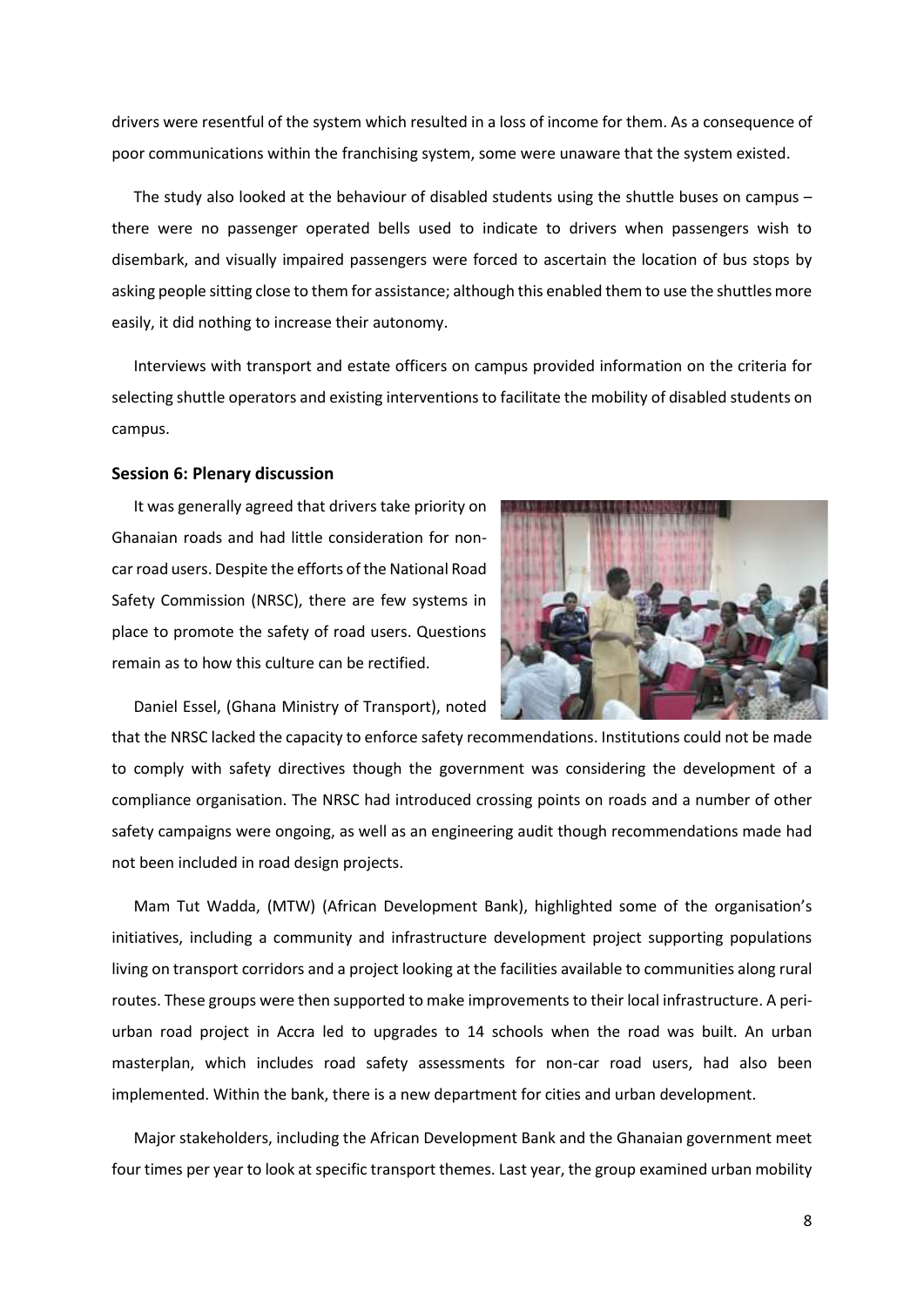and as a consequence a lot of work is being undertaken in cities. It was suggested that representatives of INTALInC could present at a future meeting of the Transport Sector Working Group, allowing the network better access to major funders and stakeholders.

Bernard Abeiku Arthur, (BA) (Cities Alliance, Accra), noted that there was insufficient research into public transport use initiated in Africa. There was a need for a transport observatory and a shared data facility, as well as improvements to the training available to engineers.

Work on the Accra motorway extension had continued despite significant changes to its surrounding environment as it transformed into an urbanised corridor. Two-wheeled transport was perceived as 'the enemy' but in fact served a purpose given local preferences for door-to-door transport.

African cities were spreading and a growing middle class preferred to live outside of city centres. New neighbourhoods lack infrastructure development and so children spent substantial proportions of their day travelling to school by car. Parents then made adjustments to their working days to accommodate the significant distances they travel through heavy traffic to collect their children from school. There was a need for further research in this area.

Charles Asenime, (CA) (Lagos State University), noted that although Nigeria's transport policy had first been developed in 2003 and had been revised twice since. However, as it had not been made law, enforcement was impossible. CA asked whether there is a walking policy in Ghana, and commented that without such a policy it was impossible to create appropriate legislation.

In response to issues faced by disabled passengers on University of Cape Coast shuttle buses, CA and S.G. Odewumi, (SO) (Lagos State University), suggested that the University could do more to support this group by paying a subsidy to drivers in return for transporting disabled passengers.

Thywill Eyra Kpe, (TK) (Regional Directorate, Department for Women), noted the gap between research and policy despite the presence of institutions in Cape Coast capable of creating synergy between academics and stakeholders. There was a need to bring interested parties together, engaging policymakers at regional and national levels, by creating platforms for communication between groups.

Peter Kasajia, (PK) (Urban Action Lab, Makerere University), discussed the challenges of urban growth in Africa. Infrastructure development could not keep pace with the speed of growth. In response, GP noted that these problems are relevant to many areas beyond transport and that occasional meetings with stakeholders would be insufficient to address them. There was also a need to distinguish between urban sprawl and peri-urban environments, and consider factors that would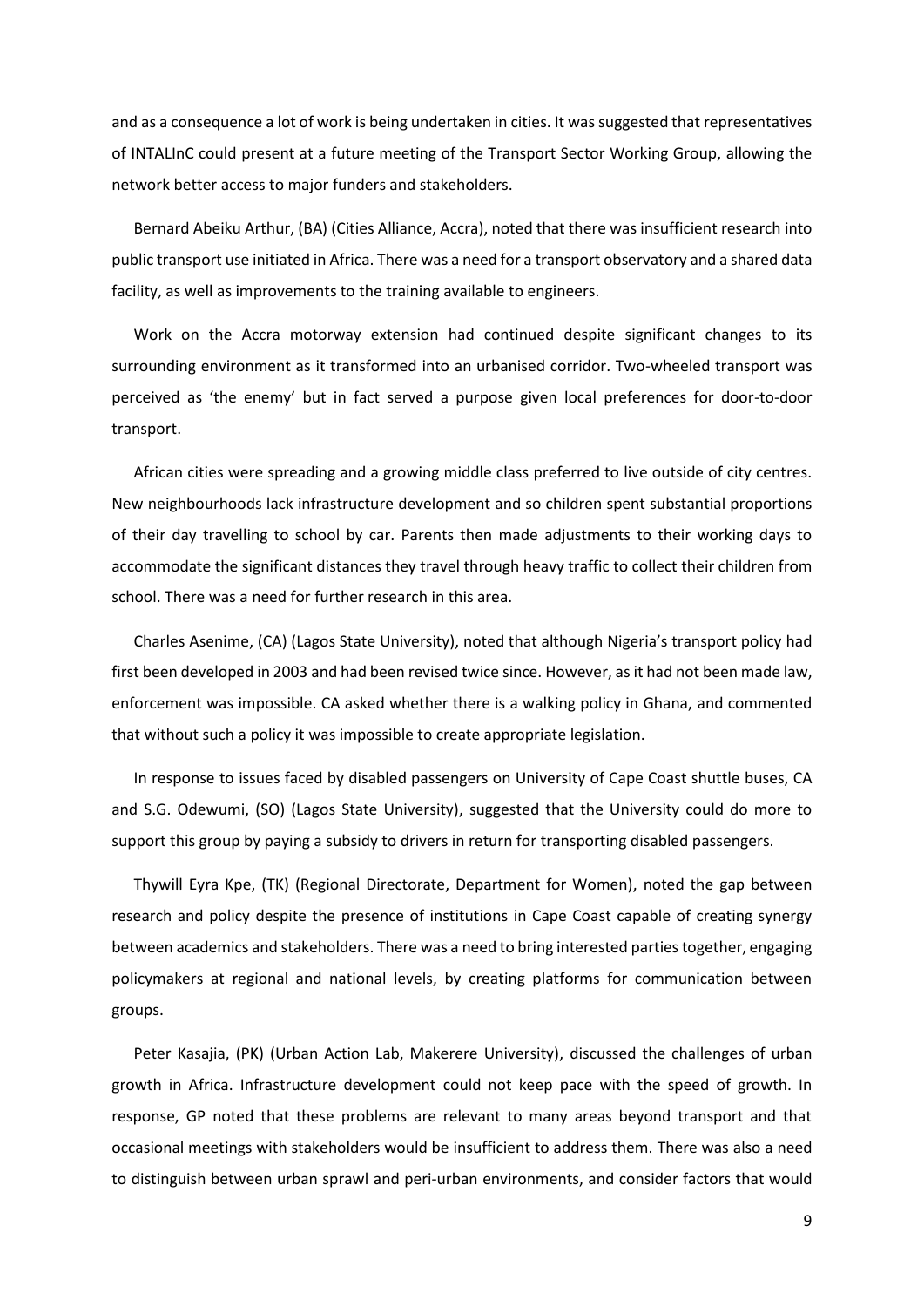encourage people living in peri-urban areas to use rapid transport systems. This was a question of political will. KL agreed, stating that there was a need to communicate the broader cost issues to people's lives impacted by transport problems.

# <span id="page-11-0"></span>**Day 2, Tuesday 23rd May 2017**

#### <span id="page-11-1"></span>**Session 1: Feedback and discussion of fieldwork**

Participants reported back on their experiences during the fieldwork exercise on Monday 22<sup>nd</sup> May 2017.

Kwabena Koforobour Agyemang, (University of Cape Coast), commented on the risk to children of kidnap. A number of cases had been reported on social media and in the national news. Additionally, there were no marked areas for pedestrians; cars and children are using the same space, and cars were driven through groups of children without giving way to them. In areas where there were pavements and kerbs, these were often blocked and were not used by pedestrians.



PK reported that he had walked through a number of districts, including Abura where children used the settlement as a transport route, avoiding the danger of walking along the highway. This suggested that children were able to adapt to the built environment, and either consciously or unconsciously adjusted their habits to accommodate local conditions.

KO had not seen anyone with disabilities using the route he followed, though it wasn't clear why. There were no bus stops or places to shelter from the sun. Fieldwork participants observed children moving between school and home using the tro tro; the size of the

vehicles did not appear to affect the number of people who travelled and children were packed into already crowded taxis.

GP had seen some bicycles, however these were only ridden by young boys. Older boys walked along the road, even where there was space available behind the kerb. Children travelled on the front of motorbikes, often driven by their fathers who wore safety helmets, although the children did not. She also noticed a little boy carrying a large bag of shopping to help his grandmother. Adults travelled two to a bicycle and, while girls tended to travel in mixed age groups, it was noted that boys only appeared to walk in groups with other boys of the same age.

RA pointed out that traders in Abura did not use the entire width of the pavement, leaving some space for pedestrians, although it was not clear whether this was an attempt to leave room for people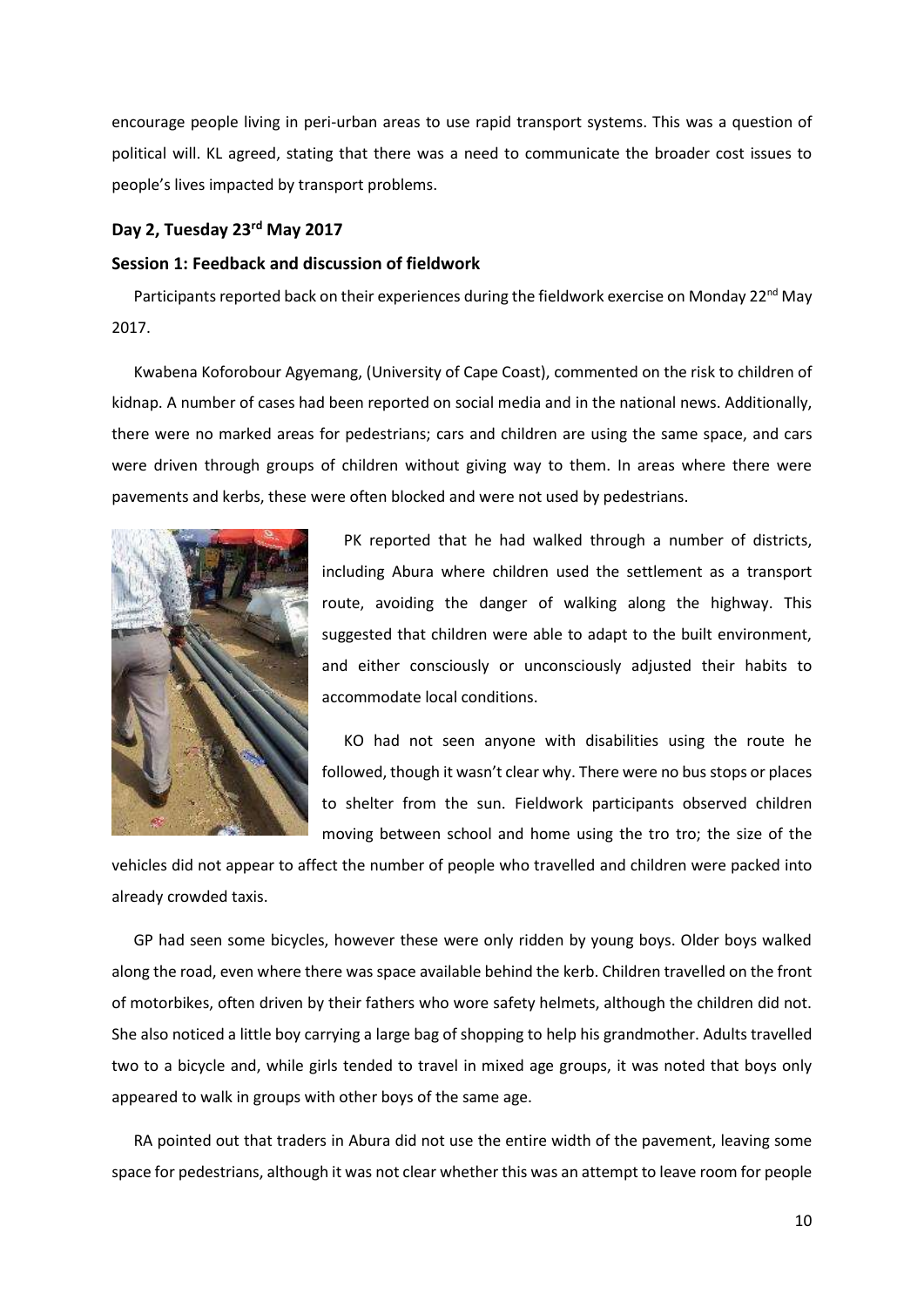to walk past, or space left for potential customers to look at their goods. Despite this, pedestrians had struggled to navigate their way around the traders' stalls without knocking over their goods.

KL reported on her visit to a market where she had observed children wearing school uniform selling goods after their return from school and a large number of girls caring for younger children and infants. Although the children had been unwilling to answer questions, it was clear that mobility in the neighbourhood was adversely affected by several factors, including the large volume of unregulated taxis in the area.

A number of workshop participants commented on the difficulties faced by children as they left school at the end of the day. The schools were situated on the sides of busy roads without crossing places, and drivers made no attempts to allow the children to cross over. SO noted the disconnect



between general research and study of the issues faced by specific groups of people. There is a large body of research on roads and infrastructure, though very little available on the needs of children. The roads in Cape Coast appeared to be in good condition but there were very few zebra crossings or barriers between pedestrian and vehicular

routes.

# <span id="page-12-1"></span><span id="page-12-0"></span>**Session 2: Stakeholder discussions on mobility and young, vulnerable populations Transport and mobilities for young people in cities**

#### **Kwabena Koforobour Agyemang, University of Cape Coast**

KA's presentation provided an overview of the different types of transport used by young people in Ghana. There were no plans to accommodate any transport other than cars on the roads, and mass transit plans were unpopular. Transport varied between regions and bicycles were particularly popular in northern Ghana, where historically they were used by agricultural workers. In Accra, bicycles were less common and viewed as a nuisance by road users. The tro tro carried significant safety risks though were considered convenient, compatible with poor road conditions and flexible to user demands. KA concluded that there was need to promote complete streets policy, bridging gaps between awareness and action. There were questions surrounding engagement with policy makers and ways in which various forms of transport could be promoted.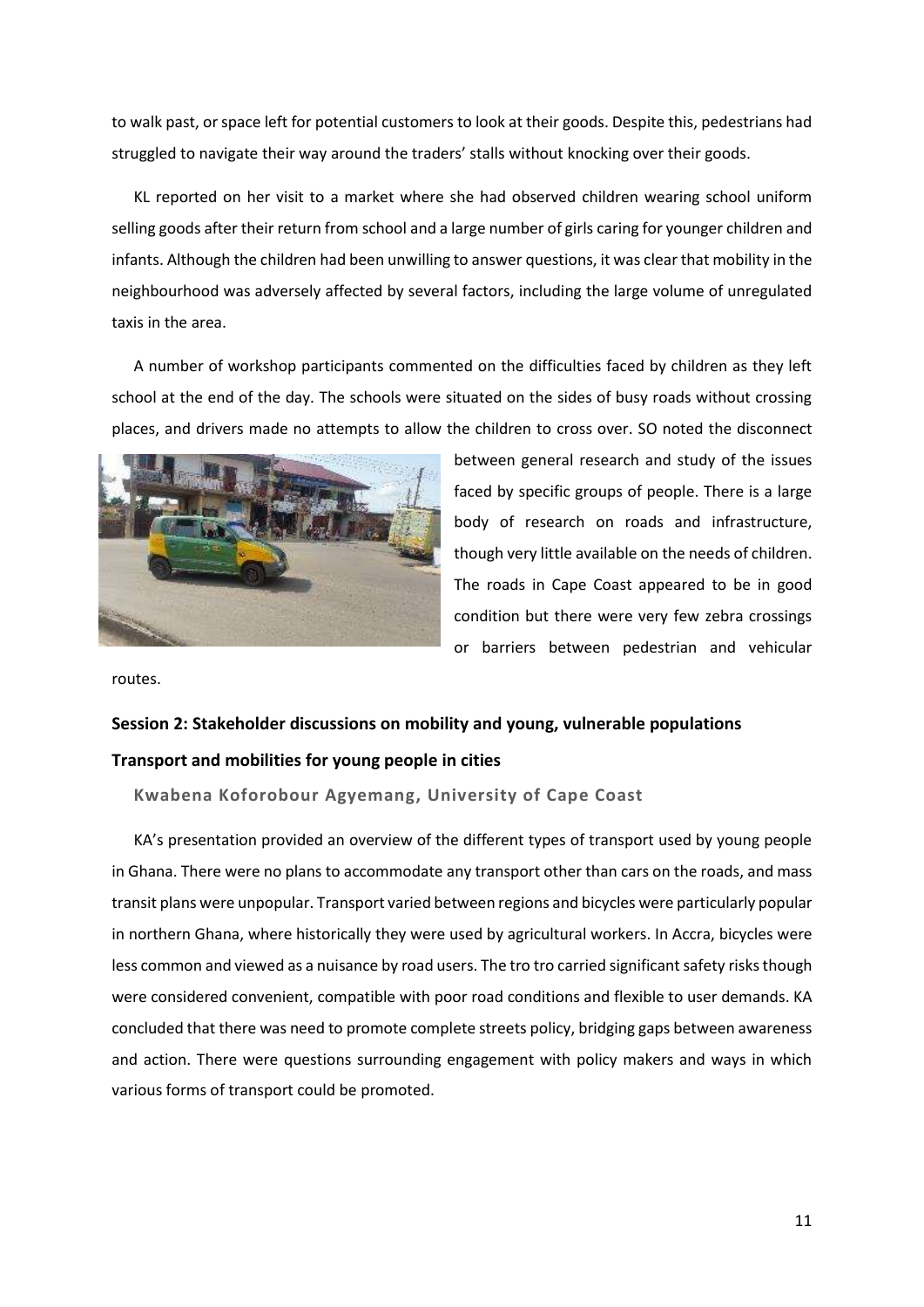#### *Comments and feedback:*

- There was a need to consider the financial implications of proposals made in the presentation. Suggestions should be considered in the African context of significant financial constraints on the development of transport systems;
- Consider how the principles of complete streets policies could be adapted to meet the limitations of local institutional frameworks;
- The data was not gender/neighbourhood disaggregated resulting in the loss of important elements of understanding.

### <span id="page-13-0"></span>**Transport and health issues for children and young people**

**Akoto Otupiri Darko (AD), University of Cape Coast**

Transport related health issues could be categorised as road crashes, emissions and pollution, and communicable disease spread on the public transport system. The movement of large numbers of people, primarily women, children and young people, had been identified as a means of spreading disease. There were significant safety risks attached to the conversion of imported goods vehicles to public transport. The majority of current research output focused on road traffic accidents and emissions, while little had been published on the spread of communicable diseases. AD had surveyed public transport operators and passengers to understand their awareness of the spread of diseases. Although most passengers agreed that there was risk in using public transport, transport managers defended standards of hygiene.

#### *Comments and feedback:*

 The specific needs of old and young people need to be kept in mind throughout the research. These groups had particular vulnerabilities in terms of disease.

### <span id="page-13-1"></span>**Pedestrian safety to school**

# **Thomas Boakye, National Road Safety Commission**

The NRSC was established by an Act of Parliament in 1999 to promote safety practices for all road users. Ghana had the safest road transportation in Africa. Most road accidents involved cars though there had been year-on-year reductions in fatalities since 2012. The majority of fatalities occurred in non-urban environments, and men between 26 and 35 years old were particularly vulnerable. Most collisions involved knocking down pedestrians, often on straight roads as a result of cars overtaking. Preventative measures such as road humps had been introduced.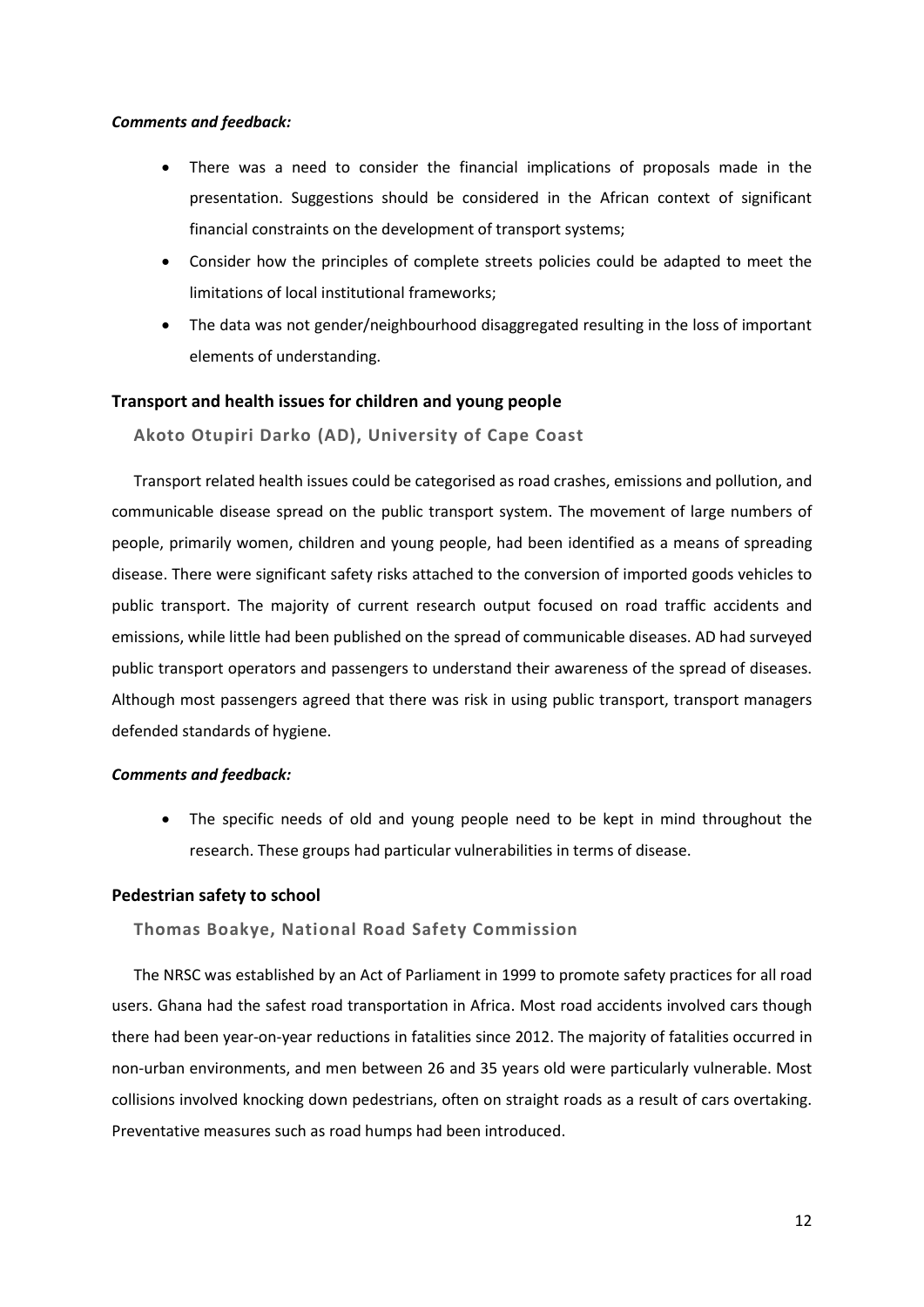#### <span id="page-14-0"></span>**Girls' and young women's travel security**

#### **ASP Irene Oppong, Ghana Police Service (Central Region)**

The presentation provided an overview of issues faced by girls and young women while travelling, and the specific risks and preventative measures this group were advised to take by the Ghana Police Service. The police service suggested that any refusal to conform to these measures would greatly increase the risks faced by young women whilst travelling. Trafficking of girls from rural to urban areas was a major concern.

#### <span id="page-14-1"></span>**Public Transport and Air Quality: implications for young lives**

**Peter Nana Ackon, Environmental Protection Agency**

Traffic calming measures such as road humps had an adverse effect on pollution levels both in terms of emissions and noise. Data from 2012 showed that 72 percent of all pollution in Ghana comes from particulate matter, which causes more illnesses than any other pollutant. Only nine percent of routes in Ghana met international guidelines for pollutant concentration while four percent are considered 'very hazardous'. There had been considerable effort to address the problem in terms of policy and guidelines though this was not always effective and factors which were common in communities near schools and markets such as cars driven in a low gear, road humps, traffic lights, police check points all resulted in increased exhaust emissions.

#### *Comments and discussion:*

- The majority of users of public transport were women and children, and attacks and sexual abuse of women using public transport was a significant problem in Ghana and elsewhere. Some women and children were afraid to use tro tro, fearing abuse from drivers, while others were forced to use tro tro or tricycles while in labour, leading to health problems. The Ghana police had implemented a programme of crime prevention, visiting all police divisions and targeting women and tro tro drivers. The police would also visit schools in June and July, messages about security and information sharing were spread through radio interviews and there were police patrols on roads.
- Tricycles travel between lanes of traffic and people can be observed transporting children on the front of the tricycles. However, there was concern that people would lose their livelihood without access to tricycles which the government were attempting to ban. The police were currently implementing a programme of education, arrest and prosecution for those using the vehicles without recourse to safety.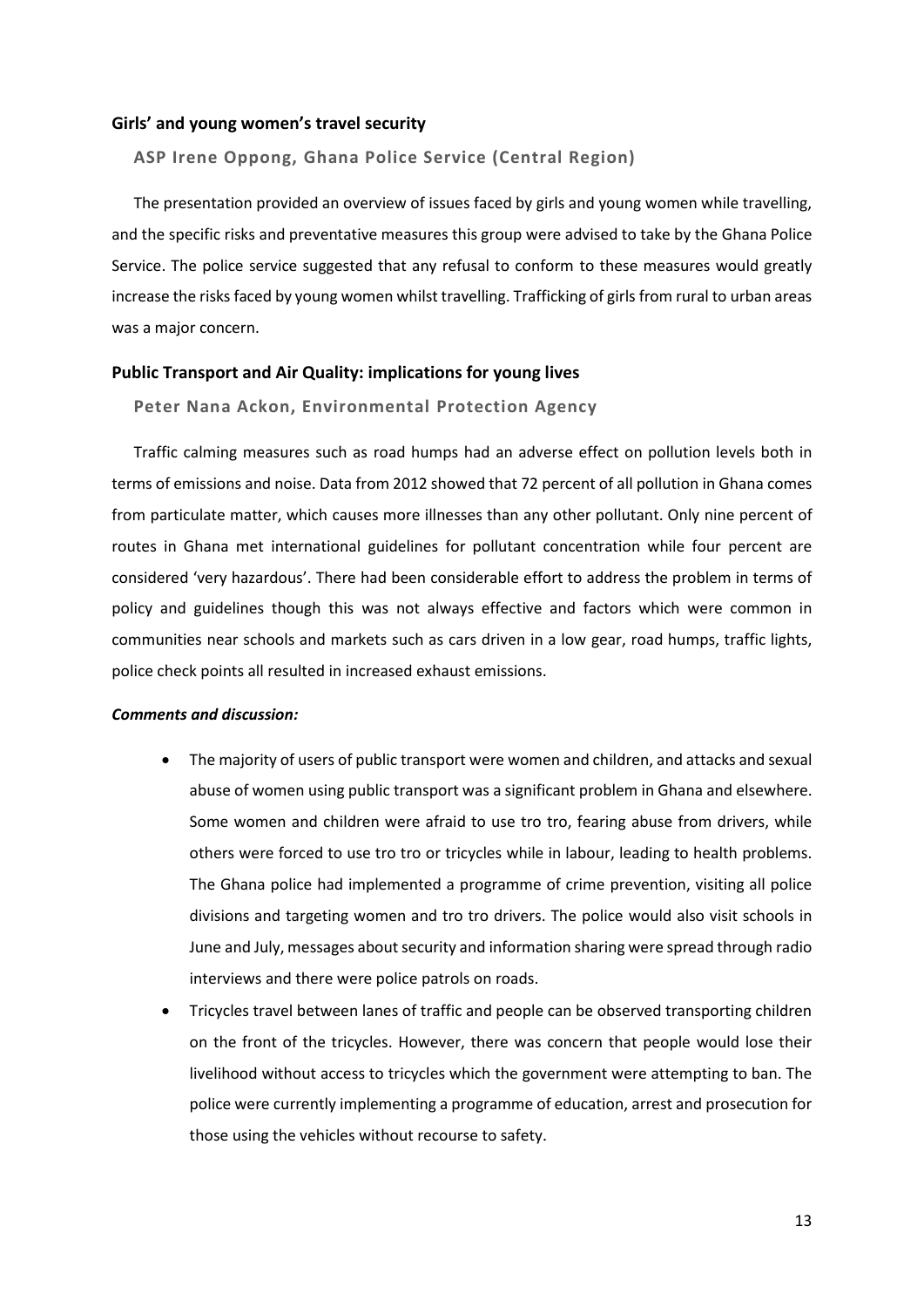- It was clear that road safety initiatives focused primarily on education. However the main problem appeared to be the lack of safe crossing points outside schools and the fatalities on the roads would not decrease until these were introduced.
- The death toll of women and children far exceeded those of other groups. This information must be shared to highlight the plight of vulnerable road users.
- Although there was interaction between the NRSC and the Environmental Protection Agency, other stakeholders needed to cooperate with each other to a greater degree. The regional highways authority prepared local plans for work but these were then sent to Accra, rather than being dealt with locally. Different agencies had valid perspectives and held to data of mutual interest, and there was a need to pool information and find a collaborative way of dealing with issues.
- The NRSC had attempted to implement laws protecting children travelling to school but these had either proved ineffective or been rejected by government. There were issues surrounding the prosecution of mothers and their inability to care for their children following arrest. It was suggested that arresting mothers was unnecessary and that there were less draconian ways in which laws could be enforced.
- The NRSC Safe Walk to School incorporated the design of routes, including walkways. As these were frequently used by traders to accommodate market stalls, the NRSC was working with municipal agencies to ensure that walkways were clearly marked for pedestrian use when roads were laid out. Police and city guards were involved with ensuring that walkways remain clear. The NSRC had also introduced a network of lollipop and pelican crossing points.
- Tro tro fulfilled a market need, provided a service that people want and, despite concerns relating to their safety, an outright ban would not be sensible.
- Speed humps were a clear example of conflict between road safety and pollution concerns. There were difficulties in keeping people away from pollution, and resettlement programmes and measures preventing children from playing outside placed constraints on people, rather than controlling pollution. Speed humps were universally disliked but they could not be removed until an effective alternative is in place.
- It was not clear why people did not identify roads running through communities as hazardous, in fact roads were seen a source of livelihood for local communities. Further research should be conducted into the health complaints of children living in polluted areas. Equipment for measuring pollution in Cape Coast was available but the Environmental Protection Agency had been unable to site them.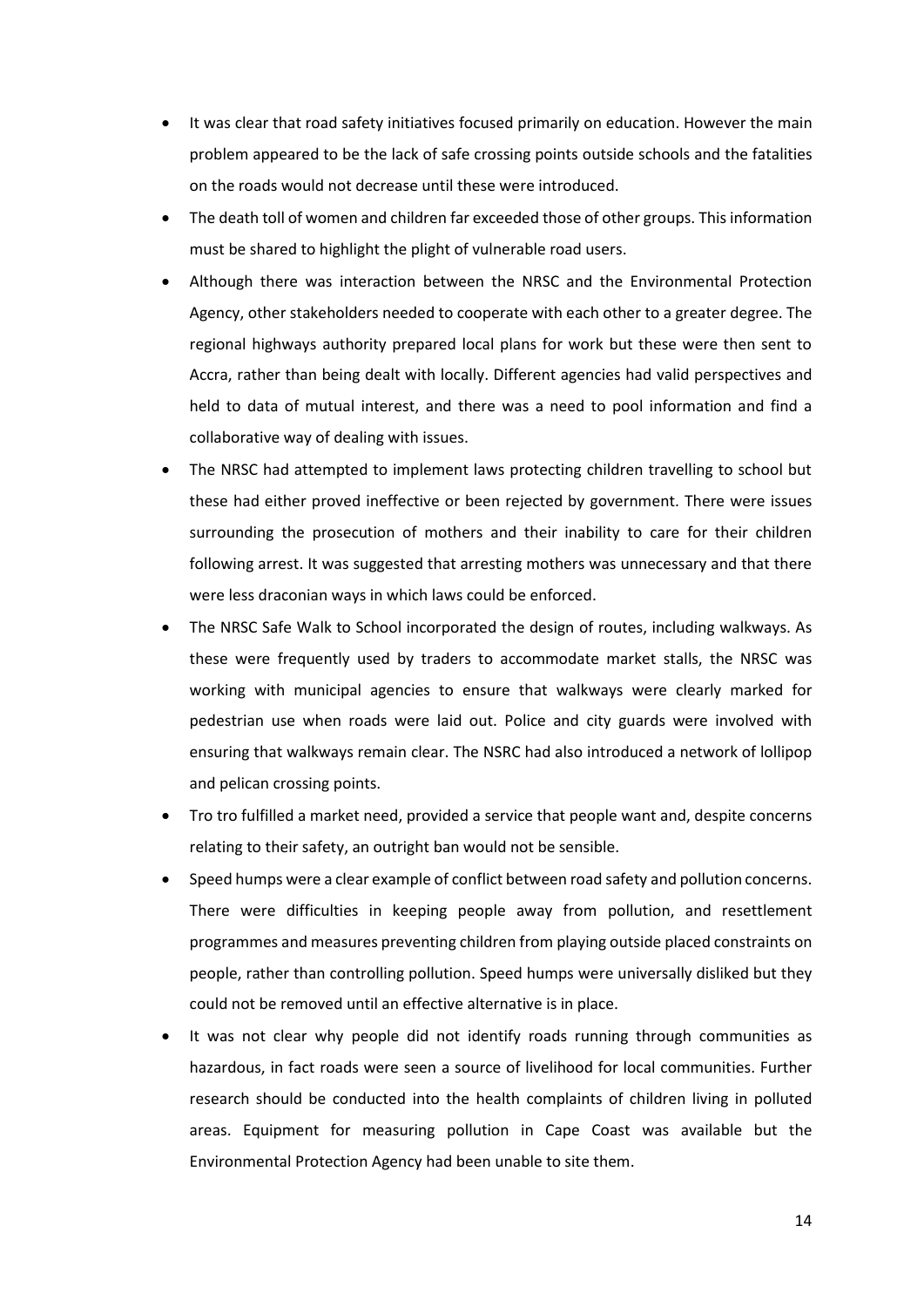#### <span id="page-16-0"></span>**Session 3: Feedback and discussion of fieldwork**

Students who spoke to the group that accompanied disabled users of the University shuttle service stated that the shuttle was their preferred mode of transport on the University campus because it was safe, secure and free to use (although price did not appear to be a determining factor in transport

choice). Students also stated a preference for the social aspects of travelling on the shuttle. However, wheelchair users had to use taxis as the shuttles were inaccessible to them. Because the shuttles had been badly converted a minor crash could lead to significant injuries, for example fieldwork participants noted a dripping water tank positioned directly behind the driver's seat. The driver did not engage the brake while students boarded the shuttle and able bodied students pushed in front of disabled shuttle users. Researchers suggested that the University should engage students in diversity training.



A number of observations were made by fieldwork participants taking part in accompanied walks with school pupils:

SO noted that there was no pavement or walkway on the route he followed. The children walked through the same area every day and received payments in return for running errands for traders. Although the children had been taught to walk towards oncoming traffic, they chose to walk away from it, enabling them to negotiate the layout of junctions more easily. The group had seen posters along the route advising children on road safety.

Children were playing in the park along the route, though it had not been possible to interview them. However, safety issues attached to playing away from home until late in the evening were noted and SO pointed out that time-based speed restrictions on traffic would be rendered pointless in cases where children took so long to travel the route between school and their homes.

MW walked with a child who returned home from school via the market where his mother worked. He visited his mother every day to collect the fare for the tro tro, a device employed by the mother to ensure the safety of her child. MW had spoken to the child's mother who told her that during the recent election campaign, a school bus had transported the children between home and school. However, the service had ceased following the election perhaps because the then incumbent government lost the elections of which the sponsor was a minister.

TK had walked with a boy for 45 minutes but due to the time limited exercise had to leave him before he got home. The child had been using the same route to get to school since he was six years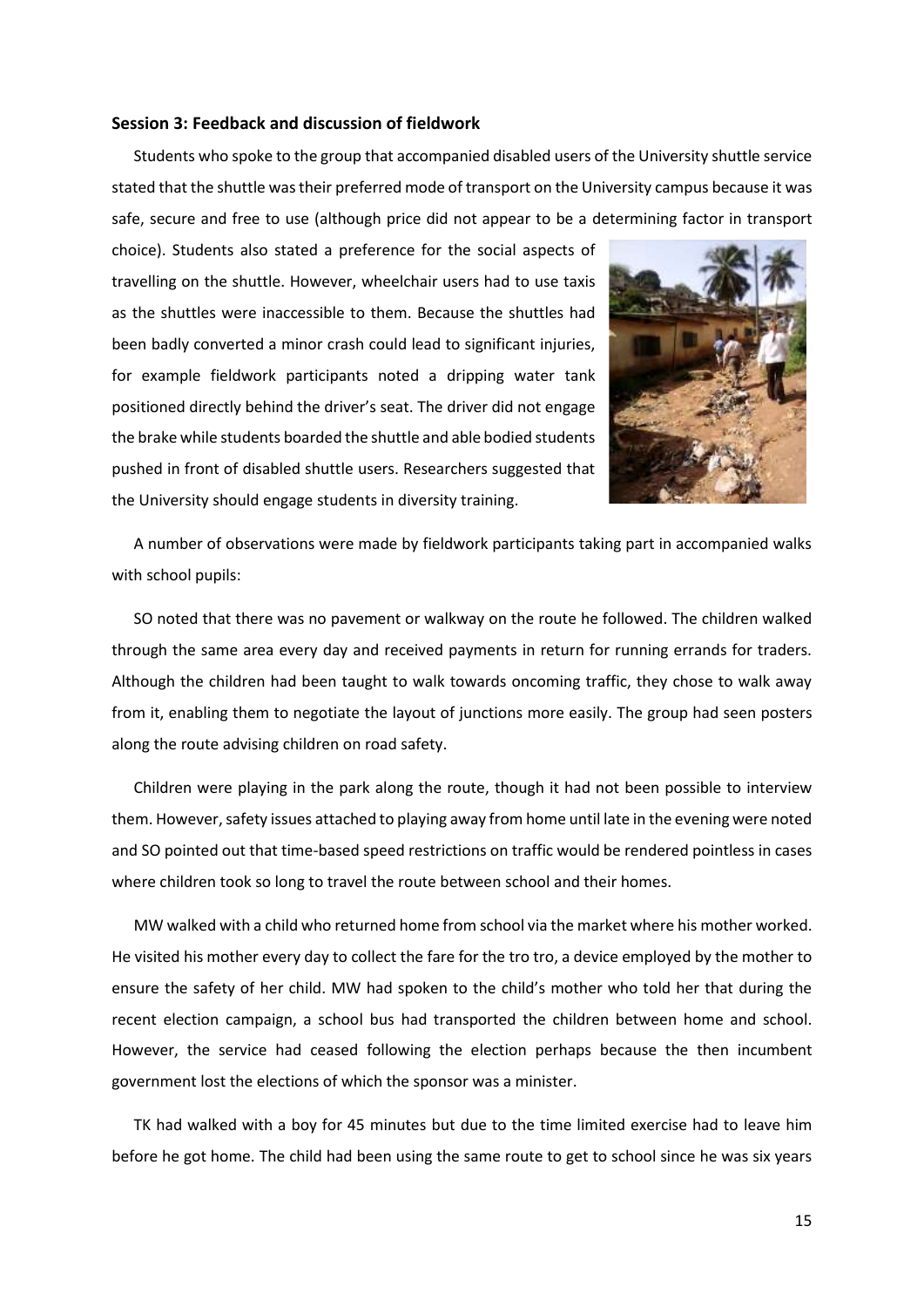old. While the group walked with the boy, he crossed five roads though there was no road providing direct access to his home and, once he reached his community, the boy used a path littered with stones and rubbish. Although there were zebra crossings along the route, they were badly situated and remained unused. Although it had been stated that there were schools every two kilometres, this was clearly not the case as the child had to walk much further to reach school.

# <span id="page-17-0"></span>**Session 4: Discussions on action programme to address research gaps and data needs focused on the needs of young people**

Workshop participants were asked to comment on their experiences at the workshop and how these had affected their thinking.

SO commented that discussions and fieldwork had drawn attention to specific issues faced by vulnerable groups and that it was clear that in advising policymakers, it was vital to take note of human perspectives as well as infrastructure issues. From a people perspective and from the point of view of children, it was clear that current mobility systems were not fit for purpose. Although the children involved in the fieldwork had been very streetwise, they faced significant obstacles beyond their control and were unable to protect themselves from problems such as air pollution, speeding traffic and poorly maintained or missing pavements.

Fieldwork opportunities during the workshop had encouraged workshop attendees to consider the broader impact of mobility problems in Cape Coast. SM noted that it was wrong to make assumptions about issues, rather researchers should experience situations for themselves. It was generally agreed that transport systems planners often planned according to their own preconceptions rather than real situations and needs. By undertaking participatory research, we could reach a better understanding of mobility requirements.

MW also commented on the advantages of participatory fieldwork. She stated that it acted as an enabler, providing participants with the opportunity to propose solutions rather than having these prescribed to them. She also noted the need to engage with parents as well as children in the target group. The fieldwork had shown the low level of understanding parents had of safety issues faced by their children.

BA commented on the benefits of bringing a full range of stakeholders and researchers together to engage with each other and create new networks. There was a clear need to formalise research interpractice. There was a need to look at the transport value chain and private sector representatives should be included in future discussions.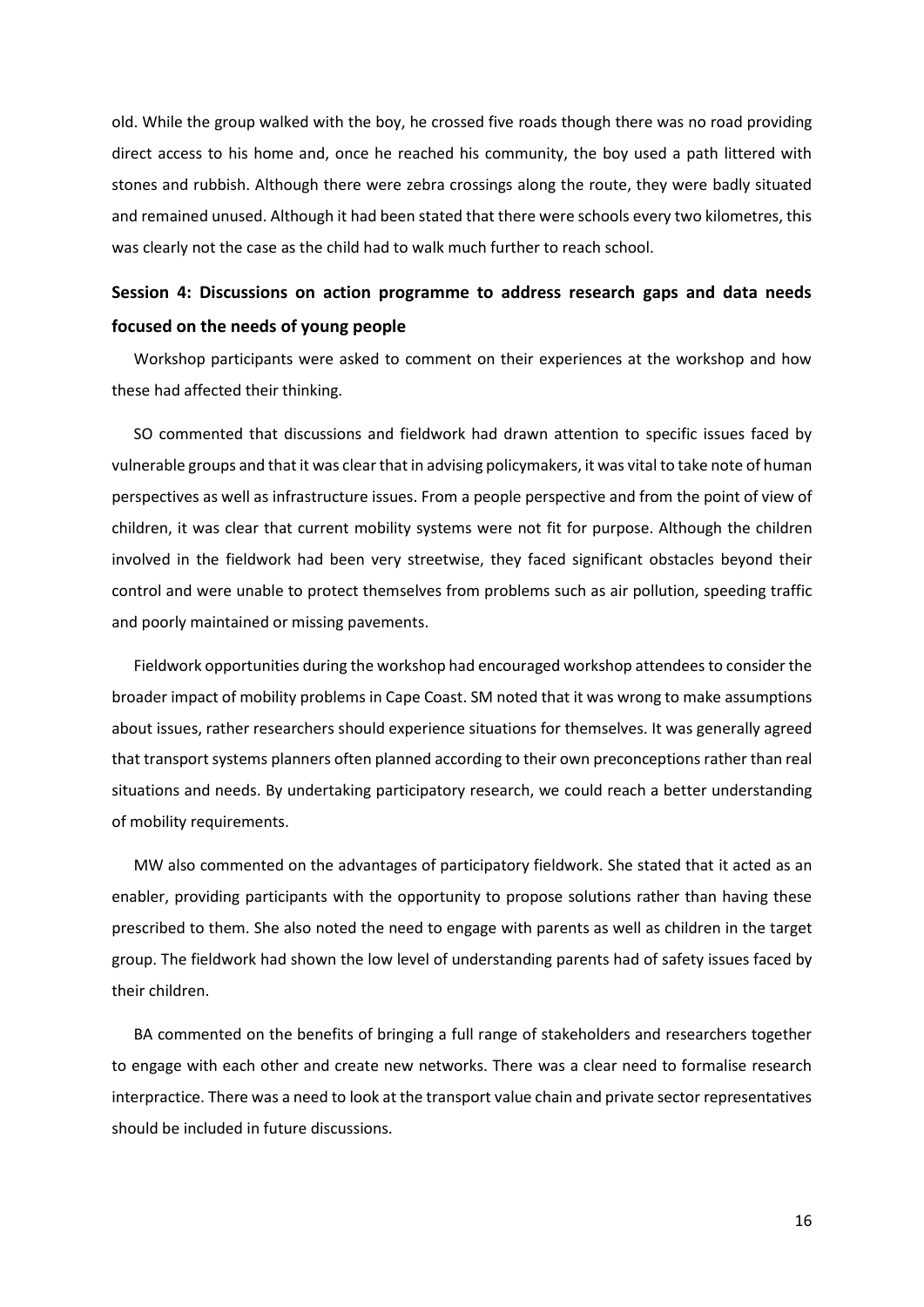GP congratulated workshop participants for their involvement in the fieldwork and encouraged them to reflect on their thoughts and experiences in their everyday work.

#### <span id="page-18-0"></span>**Session 5: Assessment and closing remarks**

GP suggested that it would be helpful to set up a webinar from the next INTALInC workshop in order to allow wider access to discussions. She encouraged workshop attendees to include participatory observation fieldwork techniques in their future work and to report back on this to the network. It was agreed that an Early Career Researchers' Network should be established to broaden the impact of INTALInC activities.

KL stated that there was a lot to learn from experiences Ghana. There was a general awareness of mobility systems and a clear intention to further reduce road deaths in the country with initiatives in place to facilitate this. However, there were many things which could be improved. Schools must start to consider issues from the bottom up, although there were significant, overarching problems such as the placement of schools within the communities they serve. There were also significant issues around pollution. Making the improvements necessary would be a massive task but we should consider the benefits of research interpractice in facilitating them, and identify what information we need before drawing conclusions. It was possible that information was already available but needed to be

understood from different perspectives; likewise improvement programmes already in place required thorough evaluation. It would then be vital to disseminate these evaluations to a wider public. We need to establish methods of sharing information more effectively and maintaining connections between researchers and stakeholders.

KL and AA thanked participants for attending the meeting and the workshop was brought to a close.